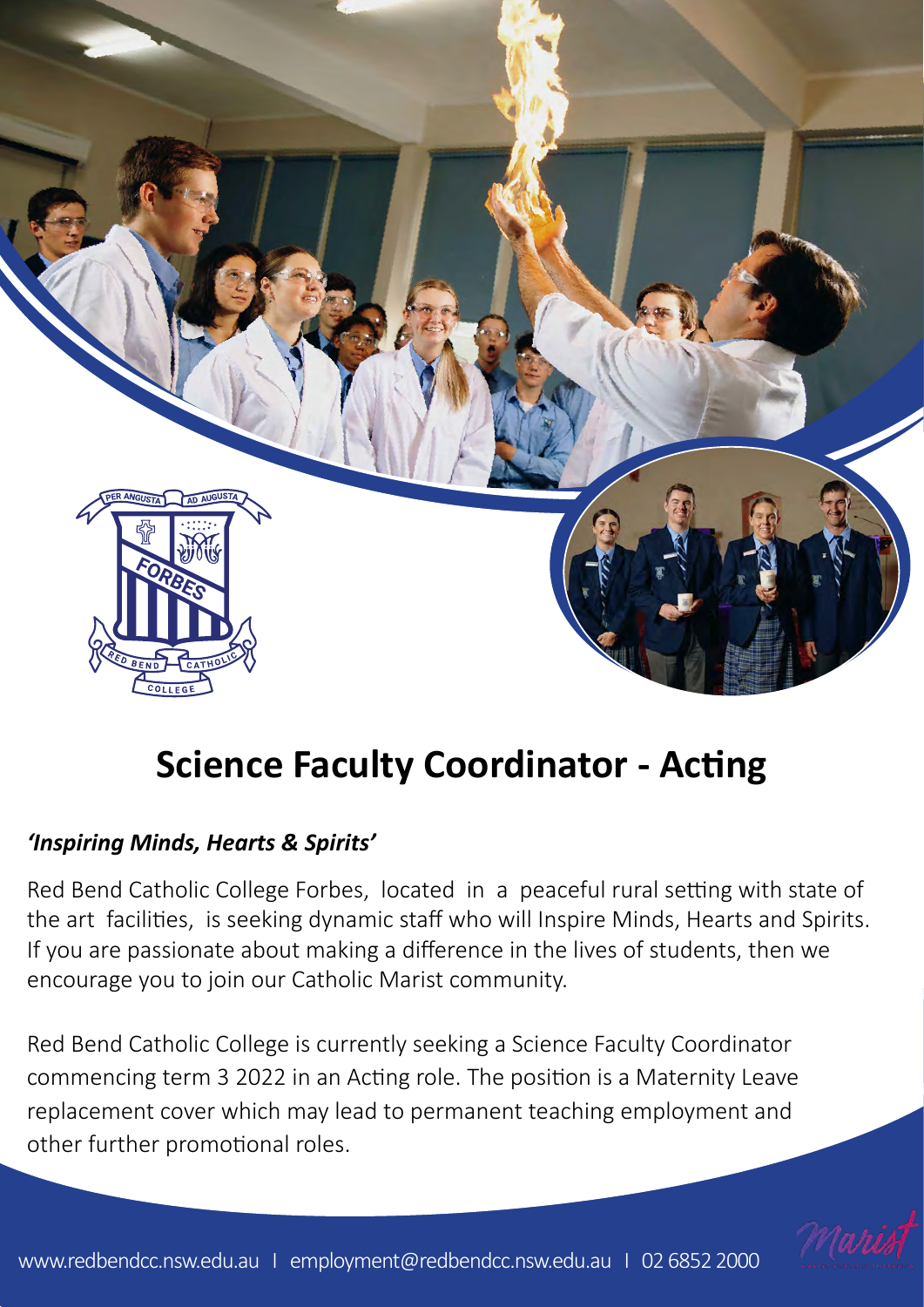#### **The Benefits**

- A part of a vibrant, inclusive and thriving rural community.
- Competitive remuneration.
- Relocation incentives are available
- Ongoing professional development and training.
- A safe, caring and supportive work environment.
- Time allowance and support for beginning teachers.
- A highly collaborative and supportive environment for early career and experienced teachers.

#### **How to apply**

Applicants should forward a written application including a cover letter and a personal and professional resume, giving details of background and experience.

Applicants must complete the Red Bend Catholic College form and return this with their application, including any relevant documentation.

Applicants will be required to have NESA accreditation to teach in NSW and a NSW Working with Children Check. Red Bend Catholic College is committed to child safety through the Marist Schools Australia Child Safeguarding Standards.

Please apply by email to **employmen[t@redbendcc.nsw.edu.au](mailto:principal@redbendcc.nsw.edu.au)**

#### **Privacy**

Red Bend Catholic College, as part of the recruitment process, will be collecting information about you. This information will be included in the recruitment file, and will be read by Administration and Executive Staff, and members of the interviewing panel.

#### **Equal Employment Opportunity**

The College aims to ensure fair, equitable and non-discriminatory consideration for all applicants, regardless of sex, ethnic or racial origin, or physical disability.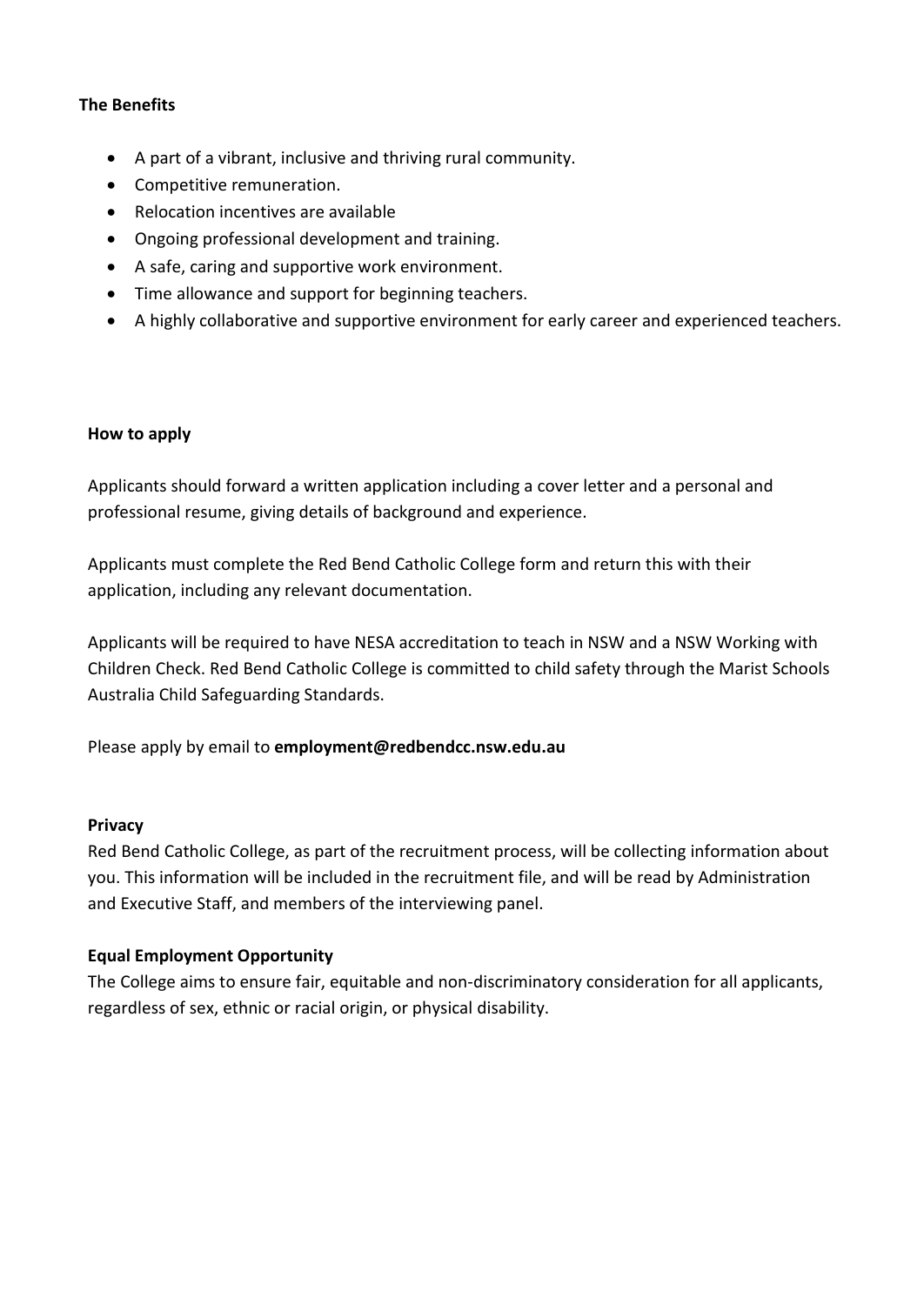#### **Selection Criteria**

#### **ESSENTIAL CRITERIA - The successful candidate will:**

- Have recognised Tertiary Educational Qualifications.
- Have a willingness to support the Catholic Ethos of the College, its Marist and Mercy Charism and the Vision of Red Bend Catholic College (please see www. redbendcc.nsw.edu.au)
- Have a passion for teaching the relevant subject area(s).
- Demonstrate effective leadership in school community.
- Demonstrate ability to work with Executive and colleagues to achieve vision, goals and strategies of the school and the faculty.
- Demonstrated knowledge and experience of NESA requirements
- Knowledge of contemporary educational issues and requirements.
- Have a passion for leadership and relevant knowledge in the relevant subject area/s
- High level interpersonal skills including communication and conflict resolution skills.
- Effective staff supervision and mentoring.
- Demonstrated understanding of requirements of students with special needs.
- Ability to manage faculty so that desired outcomes for students can be achieved.
- A commitment to professional and personal development.
- Demonstrated skills in development and supervision of budget and resources.
- Be able to demonstrate a willingness to be involved in sport and co curricula activities.

#### **DESIRABLE CRITERIA - The successful candidate may also:**

- Be able to demonstrate a willingness to be involved in co curricula activities
- Have a Senior First Aid and CPR Certificate.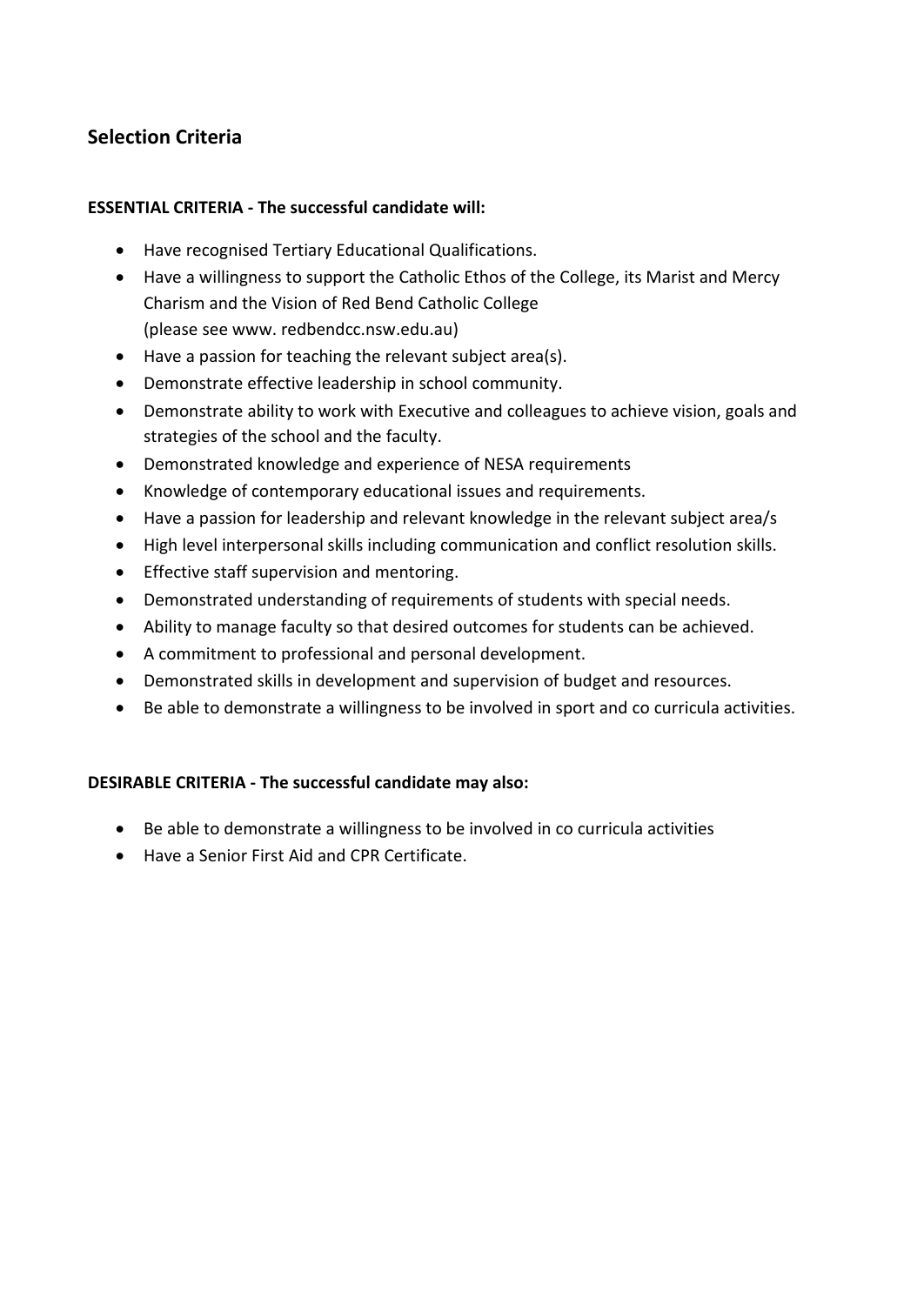### **Faculty Coordinator – POSITION DESCRIPTION**

The Faculty Coordinator is a member of the College Curriculum Team. Faculty Coordinators carry the primary responsibility for the ongoing development and supervision of the curriculum and the quality of teaching and learning that is provided for each student.

Each Faculty Coordinator exercises leadership and management of their Faculty Team which is responsible for the development and implementation of a particular aspect of the College curriculum and the associated teaching and learning function.

As the leader of a particular Faculty Team, the Faculty Coordinator has delegated responsibility from the Principal for the development and articulation of the Faculty Vision, in line with the College Vision, efficient Faculty operation and team leadership. The Faculty Coordinator is expected to ensure that the College Vision is effectively integrated within the courses and classroom management techniques within their faculty.

The Learning Support teacher, Information Resource Coordinator and the Information Technology (IT) Coordinator are invited members of this team also. This inclusion is to ensure that all courses have programs that include the special needs students, information literacy skills and NESA ICT mandatory expectations.

#### **ROLE RESPONSIBILITY**

As the delegated leader of a Faculty Team in the College, the Faculty Coordinator is responsible to the Principal through the Director of Curriculum and Staff and Director of Learning, Teaching and Compliance.

#### **ROLE ACCOUNTABILITY**

#### **1. Team Leadership:**

• To exercise effective team leadership for the development and support of a cohesive and efficient Faculty Team in line with the organisational structure of the College

#### **2. Climate of High Achievement:**

- To encourage a culture of personal best achievement in student academic performance through the promotion of an effective climate of quality learning, teaching, academic achievement and collaborative relationships between teachers, students and parents
- **3. Vision:**
	- To collaborate with the members of the Faculty Team in the development and articulation of a Faculty Vision, Goals and Strategies for the operation of the (Faculty) Team and the place of the KLA in student learning and development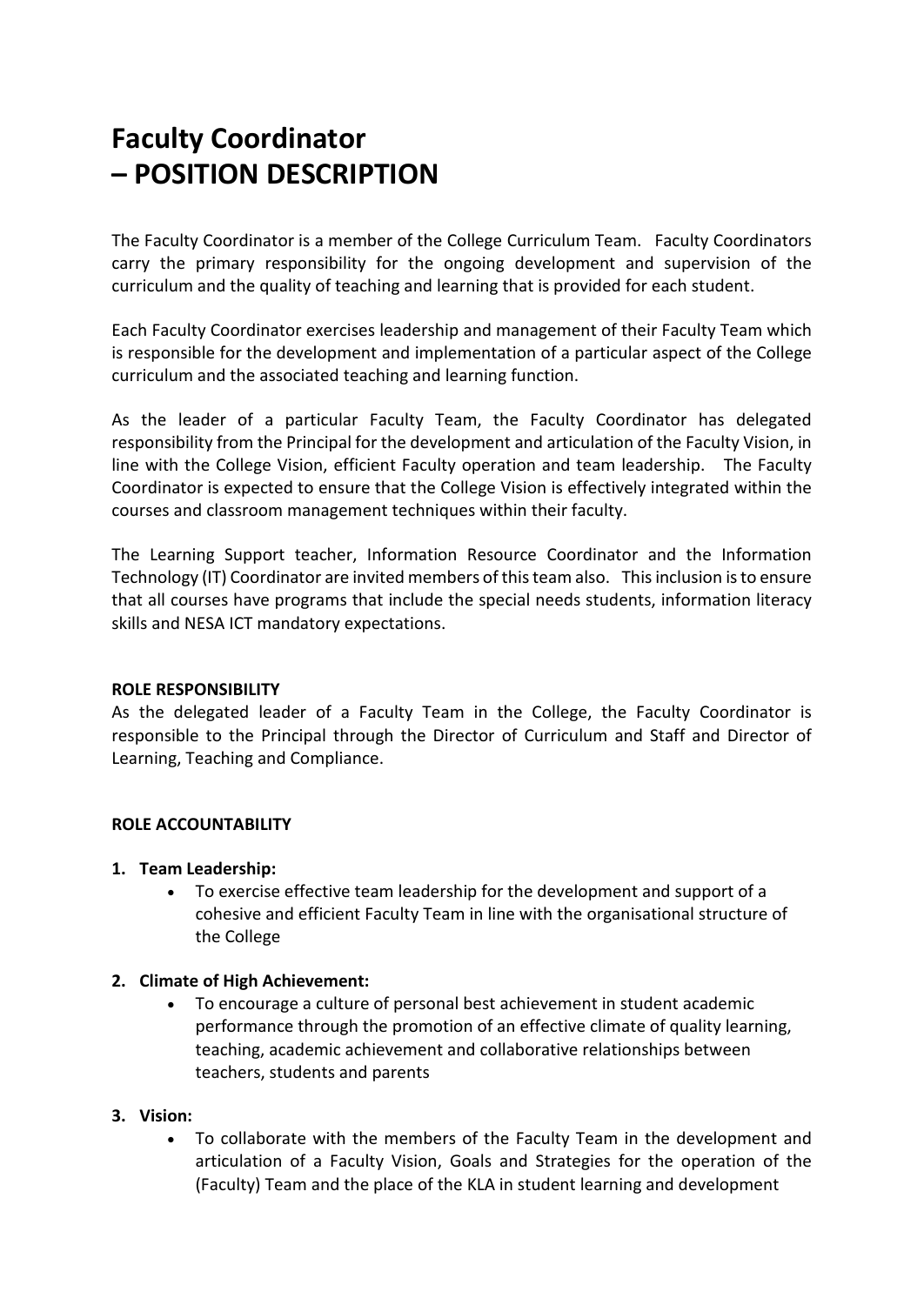- To ensure that the members of the Faculty Team have opportunities to develop an understanding of the Faculty Vision and develop appropriate implementation strategies
- To share the Faculty Vision with colleagues in order to collectively strive for a consistency of expectation of students and teachers across all faculties

#### **4. Curriculum Leadership:**

In regard to the teaching and learning that occurs within the department:

- To ensure that all subjects and courses have appropriate programs that are designed to meet the needs of the students and the requirements of NESA
- To lead the faculty team in the implementation of the ongoing collaborative review of Faculty programs and practices
- To ensure that students in every Faculty course have ample opportunities to achieve the desired outcomes of the course
- To ensure that the members of the Faculty Team are aware of, and compliant with, all NESA requirements in regard to course specifications, mandatory hours, assessment tasks, assessment criteria and accurate record keeping
- To provide leadership and support to teachers in the development and implementation of a variety of best practice teaching and learning strategies
- To work in collaboration with the Learning Support Team to ensure that teachers have appropriate support to provide students with special needs with effective access to the curriculum and to ensure those students with particular gifts and talents in relation to faculty courses are appropriately identified, supported and challenged
- To implement effective practices within the Faculty for the regular monitoring of student progress and academic standards
- To oversee the follow-up by class teachers of students' results and students who fail to meet the assessment criteria are encouraged to renew themselves academically
- To ensure that all Faculty Team members have the opportunity to engage in processes that are designed to monitor and report on the academic progress of each student, and the academic standard being achieved by the Faculty as a whole
- To oversee courses offered within the Faculty in regard to the provision of appropriate academic challenge for each student
- To ensure that students profile reports reflect syllabus/program desired outcomes
- To work closely with the Coordinator of the Information Resources Centre (Library) and the IT Coordinator to ensure that the Faculty has access to appropriate information resources and ICT support

#### **5. Management and Administration of the Faculty:**

In relation to the operation of the Faculty and the effective support and supervision of Team members:

- To ensure that all new Faculty staff (including casual and part-time staff) members are inducted into the Vision, policies and routines of the Faculty
- To ensure that all Faculty is engaged in the ongoing development and review of Faculty practice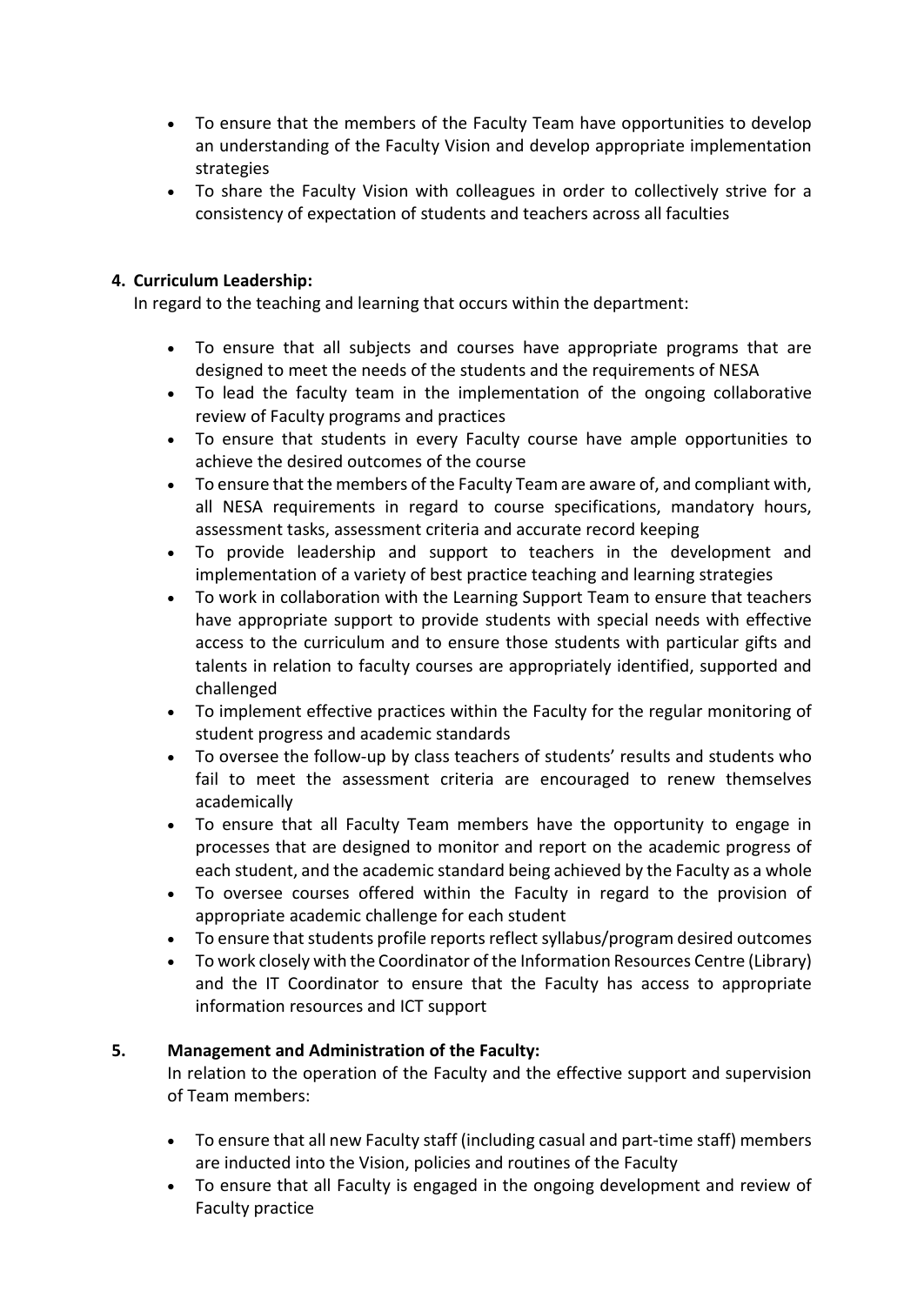- To ensure that all Faculty staff members are informed about subject specific developments and changes
- To encourage the Faculty staff to engage in appropriate professional development activities to keep them abreast of current developments and best practice in the subject
- To work with each Faculty staff member to ensure that they engage in professional review and development, and develop and implement their own professional development plan
- To meet with each member of the Faculty team at least once each year and to visit Faculty members' classrooms where appropriate
- To check the teachers' use of programs and central registers and the validity of the recorded information
- To collaborate with all Faculty staff members to ensure that they are adequately supported in their development and application of appropriate and effective classroom teaching and management practices
- To facilitate regular Faculty meetings
- To participate in the College budget process
- To ensure that current booklists and stationery lists are developed for each subject
- To participate in the process of allocating students and teachers to classes where appropriate
- To participate in the selection process for the appointment of new Faculty staff
- To work in collaboration with classroom teachers the Deputy Principal and the relevant House Coordinator to address student management issues
- To supervise the work of ancillary staff working in the Faculty where appropriate
- To work with Faculty staff to ensure that occupational health and safety requirements and practices are met as they particularly apply to the work of the Faculty (including the safe storage of chemicals)
- To prepare submissions for Specific purpose funding and the subsequent accountability reporting in consultation with other relevant stakeholders in the College
- To manage faculty resources, storage and teaching spaces
- To oversee excursions, field trips, external bookings and the use of guest speakers in line with school policy
- To ensure that students are provided with accurate and relevant subject information and guidance so they can make informed subject choices
- Liaise with the Director of Curriculum and the Principal in relation to course viability and (alternate) delivery
- To oversee the accuracy and appropriateness of teachers reporting
- Oversee the cleanliness and maintenance of the College infrastructure

#### **SPECIAL REQUIREMENTS**

The nature of this position is such that the Faculty Coordinators may be required outside the "normal" office/college hours to support the Principal in various forums and to attend meetings and presentations whenever necessary.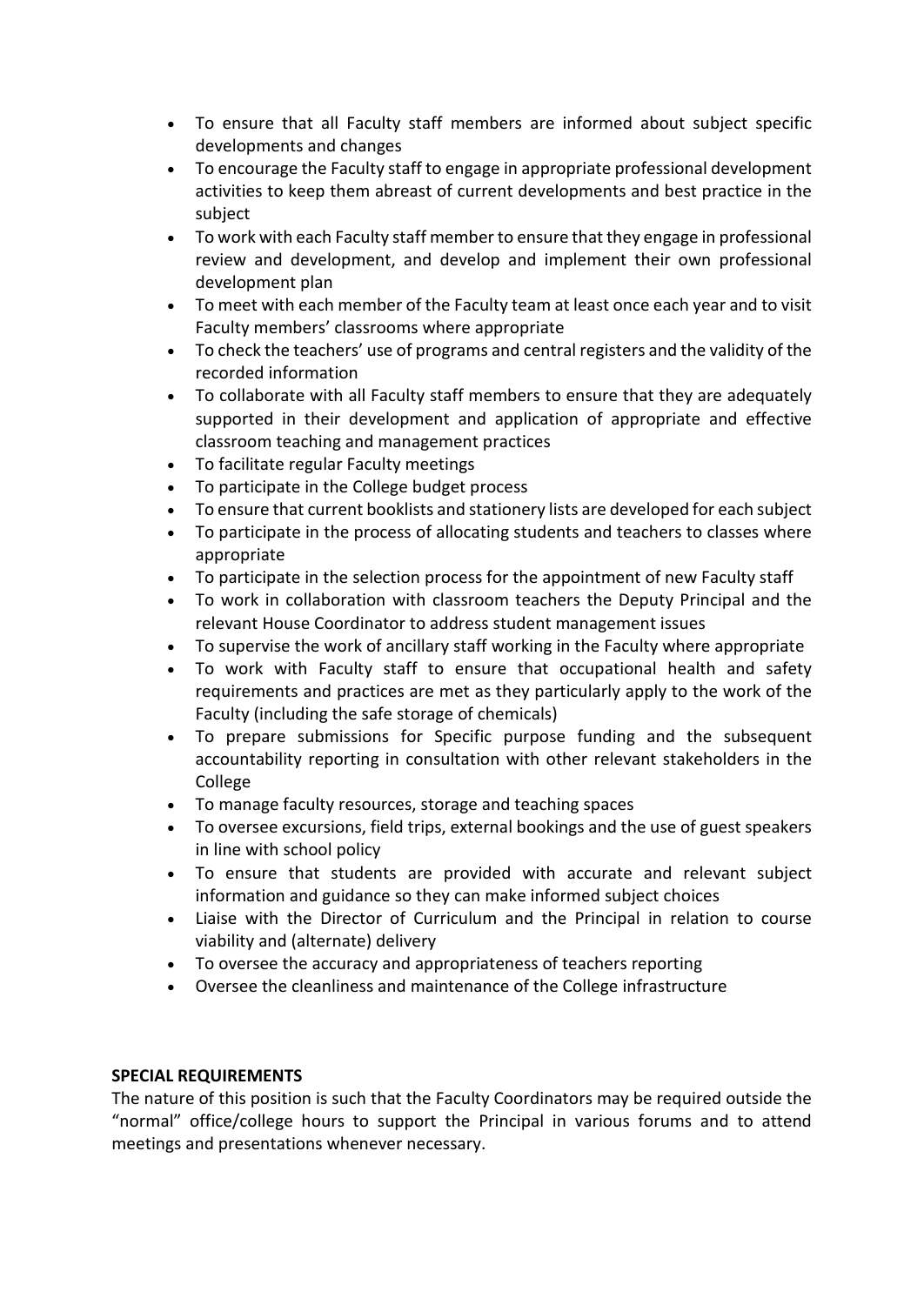## **Teacher – POSITION DESCRIPTION**

| <b>Position Title:</b>       | Teacher                                               |
|------------------------------|-------------------------------------------------------|
| <b>Reports to:</b>           | Principal through Faculty Coordinator                 |
| Location:                    | Red Bend Catholic College                             |
|                              | College Road, Forbes                                  |
| <b>Enterprise Agreement:</b> | NSW Catholic Independent Schools (Teachers - Model C) |
|                              | Multi-Enterprise Agreement 2020                       |

#### **ROLE ACCOUNTABILITY**

The primary focus of the Teacher is the education of the students.

The Teacher is responsible for creating a positive and disciplined learning environment:

- ∙ In the classroom
- ∙ In Co-curricular activities
- ∙ In interacting informally with students

They are responsible to the Principal through the Faculty Coordinator.

#### **ROLE RESPONSIBILITY**

- ∙ Understanding and promoting the Marist and Catholic ethos of the College, participation in the liturgical life of the College, and modelling of appropriate standards of behaviour.
- ∙ Demonstrate knowledge, competence and confidence in the relevant subject discipline.
- ∙ Well prepared and varied lessons, which cater to the range of student abilities and interests.
- ∙ Demonstrating commitment to teacher professional development
- ∙ Conducting oneself in a professional and appropriate manner in the classroom and school environment, when representing the school and in a personal capacity.
- ∙ Carefully following the NESA Syllabus Documentation, preparing scope and sequence statements, programs and planning lessons according to this documentation.
- ∙ Keeping a record of their curriculum delivery (e.g. A teacher's chronicle / day book or similar) and having it available for perusal and discussion by the Faculty Coordinator, Director of Curriculum and Staff or Director Learning, Teaching and Compliance.
- ∙ Keeping registers for the classes taught up to date as well as evaluating units of work at their conclusion.
- ∙ Being conversant with any requirements for examinations and assessments.
- ∙ Recording and maintaining students' assessment levels during the course of the year and preparing reports on student's progress as required